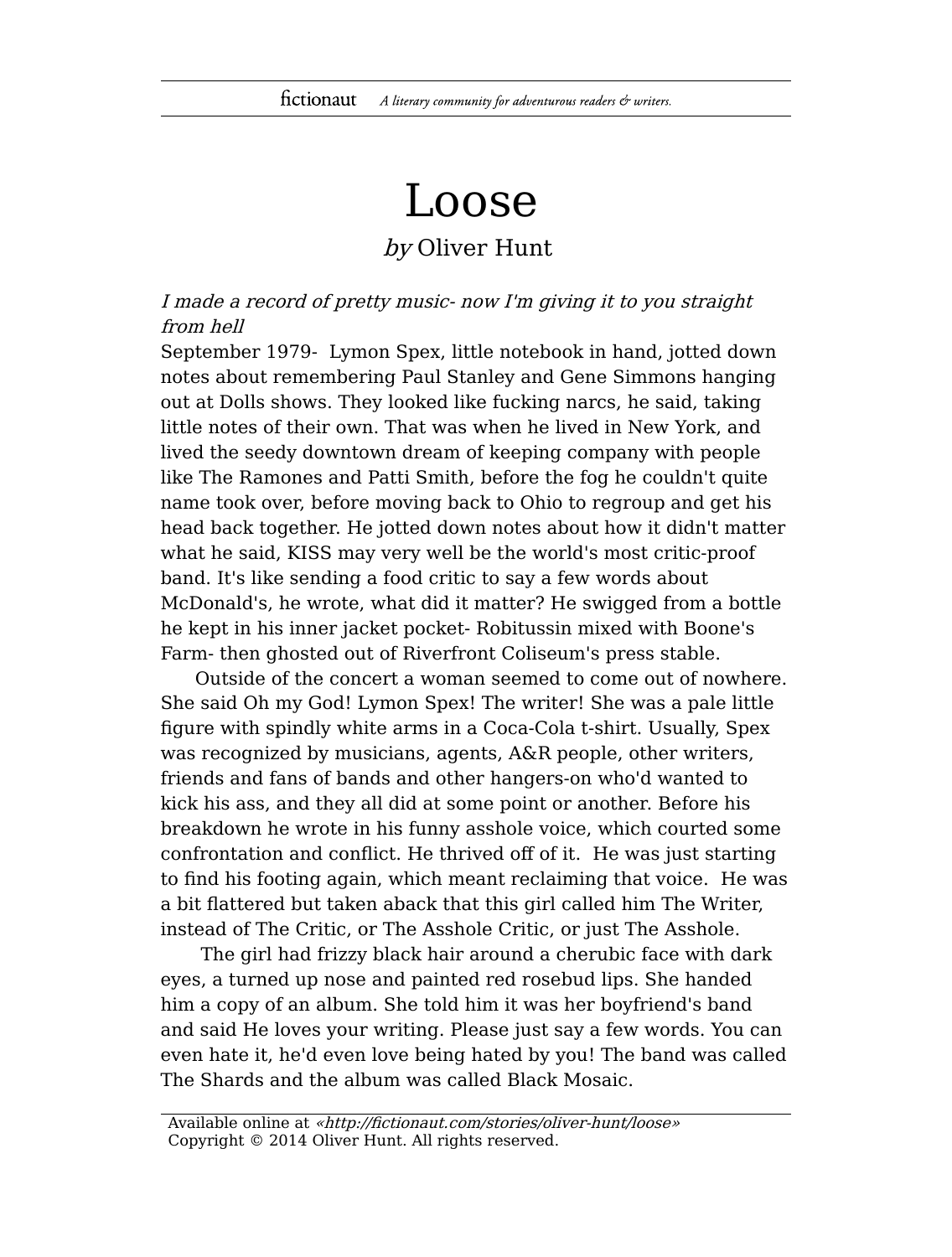He looked the record over at his home. The cover was stupid- a bunch of interlocking black triangles on an offwhite cover. Black Mosaic by The Shards. Fucking Duh, guys. Okay, he thought, I get it. At least one of you has a cute girlfriend who drums up whatever lame publicity for you. I'll write a couple of words about how shitty your shitty album is. If I actually see you out somewhere she'll sneer at me while you grin smugly, thinking That's why you're the critic and we're the Fucking Stars.

Spex considered basing the review on how jaded and tired he'd become, how he was gonna start writing reviews based on album art and band photos. He started jotting down his review saying But actually, here and now, I'm gonna start writing reviews based on the album's weakest track, which is traditionally the second. These bozos get your attention- make their statement of intent- with the first cut, then immediately start slacking off before figuring shit, we need to get your attention again. If the band puts any thought into the second track, I'll give it a listen. And that's what Spex did. He set the needle on the second track. It crackled and popped and then more sounds came out. It felt like some bug, some sickness, hit him. It wasn't the harsh abrasion of some sounds, or how they were juxtaposed against more fluid harmonic ones. It wasn't the vague, miserably intoned lyrics hinting at darker and creepier things. He was used to all of it. He couldn't put his finger on it, but he took the needle off the record before the song ended and just looked at the record a beat. He felt like he was hyperventilating for a second.

He tried typing his KISS review the next day. His fingers were numb. He'd been awake all night, simultaneously jittery and lethargic, like he wanted to tear out of his own body. He went to record and book stores and a couple of museums, looking for comfort in art, music, literature, but none was forthcoming. His brief listen to that fucking record left such a strange array of aesthetic tastes in his mouth-- from sickly-sweet to penny-copper bloody-- that as he flipped through all the records and books and gazed at all the paintings and sculptures they all felt like bullshit to him. Like anybody could put this shit together and who was full of shit and